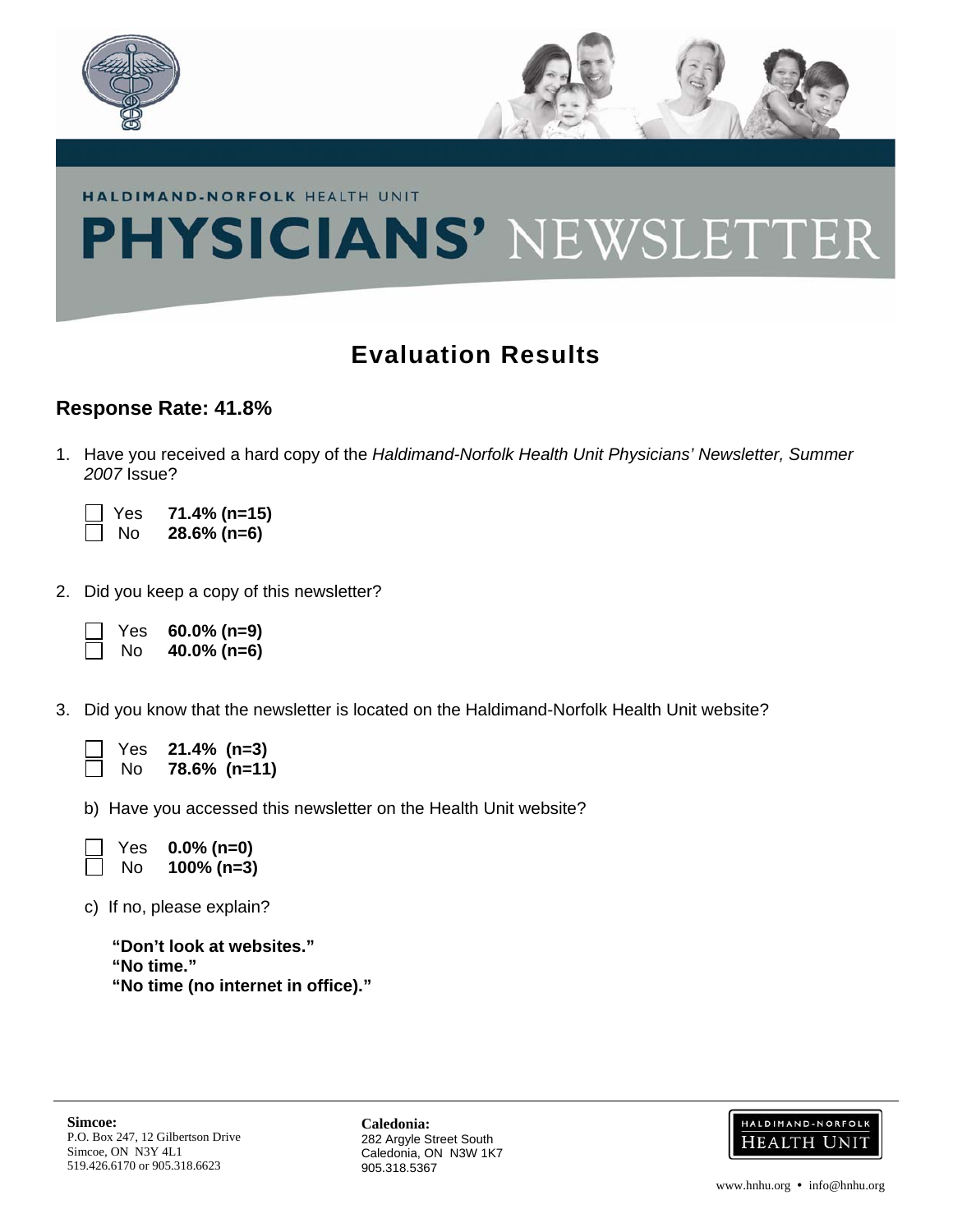4. Have you used the *Haldimand-Norfolk Health Unit Physicians' Newsletter, Summer 2007* as a reference piece?

| $\Box$ Yes | 66.7% (n=10)   |
|------------|----------------|
| $\Box$ No  | $33.3\%$ (n=5) |

5. Have you used previous Haldimand-Norfolk Health Unit Physicians' Newsletters as a reference piece?

| $\Box$ Yes | 85.7% (n=12)   |
|------------|----------------|
| $\Box$ No  | $14.3\%$ (n=2) |

b) Why did you not use it as a reference piece?

**"I didn't know." "No need."** 

6. Overall, how would you rate the Physicians' Newsletter? *(please check one)*

Overall, a high proportion of respondents reported that the Physicians' Newsletter was appropriate (100%), relevant (100%), credible (100%) and understandable (100%). However, a low proportion of respondents reported that the Physicians' Newsletter was memorable (46.2%).

|                           | Strongly<br>Agree | Agree    | Neutral | <b>Disagree</b> | Strongly<br><b>Disagree</b> | Total    |
|---------------------------|-------------------|----------|---------|-----------------|-----------------------------|----------|
| <b>Attention Grabbing</b> | 30.8%             | 38.5%    | 23.1%   | 7.7%            | 0%                          | 100%     |
|                           | $(n=4)$           | $(n=5)$  | $(n=3)$ | $(n=1)$         | $(n=0)$                     | $(n=13)$ |
| Appropriate               | 38.5%             | 61.5%    | 0%      | 0%              | 0%                          | 100%     |
|                           | $(n=5)$           | $(n=8)$  | $(n=0)$ | $(n=0)$         | $(n=0)$                     | $(n=13)$ |
| Relevant                  | 38.5%             | 61.5%    | $0\%$   | $0\%$           | 0%                          | 100%     |
|                           | $(n=5)$           | $(n=8)$  | $(n=0)$ | $(n=0)$         | $(n=0)$                     | $(n=13)$ |
| Memorable                 | 7.7%              | 38.5%    | 53.8%   | $0\%$           | 0%                          | 100%     |
|                           | $(n=1)$           | $(n=5)$  | $(n=7)$ | $(n=0)$         | $(n=0)$                     | $(n=13)$ |
| Credible                  | 30.8%             | 69.2%    | 0%      | $0\%$           | 0%                          | 100%     |
|                           | $(n=4)$           | $(n=9)$  | $(n=0)$ | $(n=0)$         | $(n=0)$                     | $(n=13)$ |
| Effective                 | 23.1%             | 69.2%    | 7.7%    | 0%              | 0%                          | 100%     |
|                           | $(n=3)$           | $(n=9)$  | $(n=1)$ | $(n=0)$         | $(n=0)$                     | $(n=13)$ |
| Understandable            | 23.1%             | 76.9%    | 0%      | 0%              | 0%                          | 100%     |
|                           | $(n=3)$           | $(n=10)$ | $(n=0)$ | $(n=0)$         | $(n=0)$                     | $(n=13)$ |

7. Overall, would you say that the Physicians' newsletter is useful?

 Yes **100% (n=15)**  No

8. Do you have any other suggestions for making the Physicians' Newsletter more useful?

**"Could be used for many purposes."**